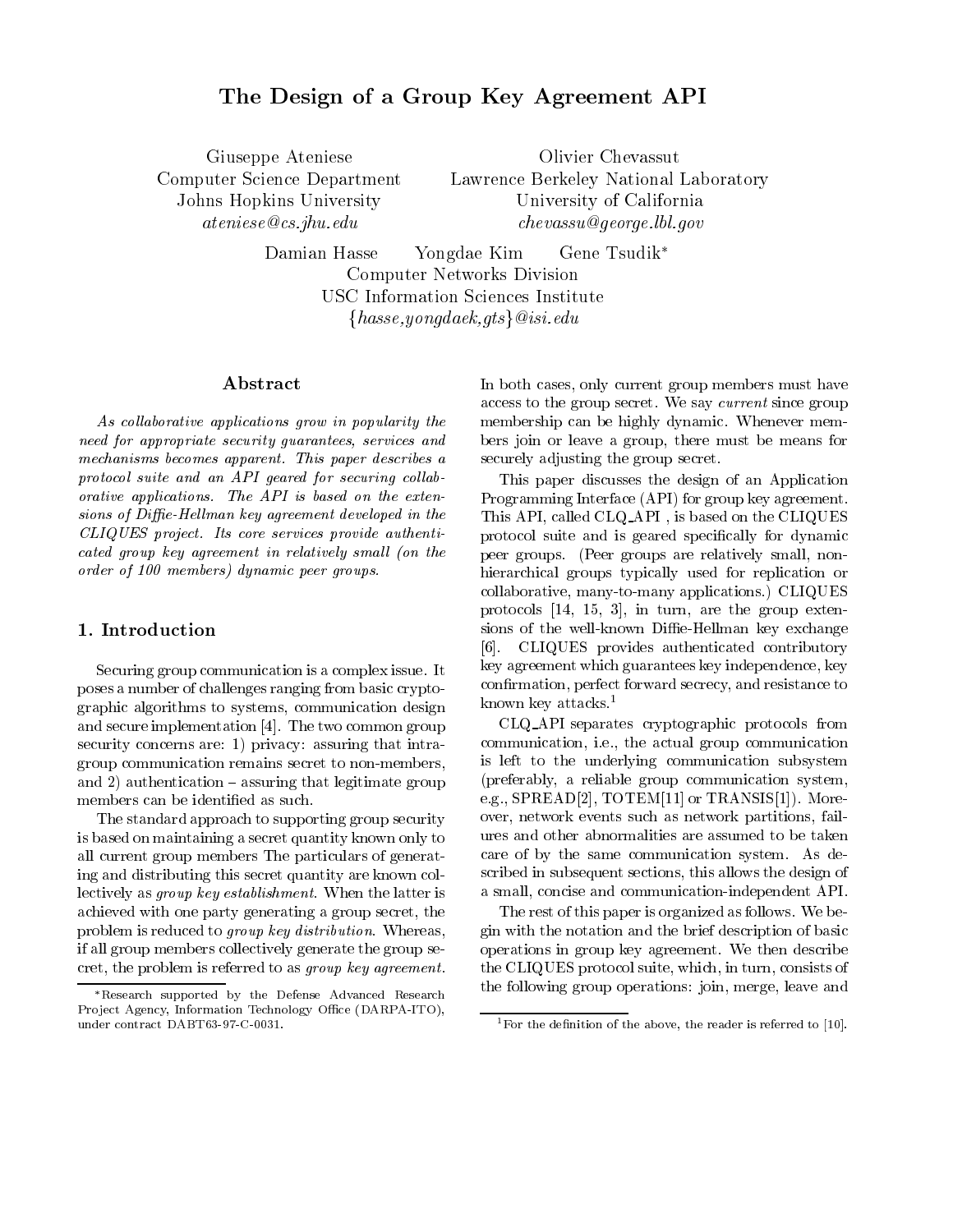key refresh. Next, CLQ API primitives are described in detail along with some examples. Finally, we discuss the efficiency of  $CLQ$  API and conclude with some experimental results obtained with several popular cryptographic packages. (A more detailed description of the API is included in the Appendix.)

## 2. Group Key Agreement

The following notation is used throughout this paper:

- nnumber of protocol parties (group members)
- $i, j$ indices of group members
- $p, q$ prime integers
- $M_i$  i-th group member;  $i \in [1, n]$
- Gunique subgroup of  $Z_p$  of order  $q$
- qorder of the algebraic group
- gexponentiation base; generator in group <sup>G</sup>
- $x_i$  | long-term private key of  $M_i$
- $N_i$  |  $M_i$ 's session random number  $\in Z_q$
- $S_n$  group shared key among n members
- $K_{ij}$  long-term shared secret between  $M_i$  and  $M_j$
- |a| | bit length of integer  $a$
- Houtput size of hash function

 $inv(a, b)$  multiplicative inverse of a modulo b

### **2.1. Group key agreement operations**

A comprehensive group key agreement API must handle adjustments to the group secret(s) stemming from single- and multiple-member membership population changes. This section describes the purpose of each of these operations.

Single-member changes: include single member additions or deletions. The former occurs when a prospective member wants to join a group and the lat $ter - when a member wants to leave (or is forced to$ leave) a group. Both operations may be performed by the group controller(s) or by consent of all group members, depending on the local policy.

Multiple-member changes: also include addition and deletion. The former can be further broken into:

- Mass join: multiple disparate new members are brought into an existing group
- $\bullet$  Group fusion: two or more groups are merged to cha form a single group.

The latter includes:

- $\bullet$  Mass leave: multiple members must be removed at the same time.
- $\bullet$  Group fission: a monolithic group needs to be broken into smaller groups.

Key refresh: is not a membership change operation, however, we discuss it here for the sake of completeness. It has two main purposes:

 Limit the amount of ciphertext generated with the same key.

Since it is easier to perform cryptanalysis with more ciphertext/plaintext pairs, a routine group key refresh operation is needed. The lifetime of a key is determined by the application-specic policy.

 $\bullet$  -Kecover from the compromise of a current group secret or a member's contribution. (We note that a compromise of a member's contribution can result in disclosure of all group secrets contributed to by this member. Therefore, not only the group shared keys, but also the individual key shares must be periodically refreshed.)

# 3. CLIQUES Protocols

As mentioned above, CLIQUES is a protocol suite providing authenticated contributory key agreement for dynamic peer groups. The following operations are supported by CLIQUES:

- Join: a new member is added to the group.
- Merge: one or more members are added to the group.
- Leave: one or more members are removed from (or leave) the group.
- $\bullet\,$  Key Keiresh: generates a new group shared key.

Each operation is discussed in the remainder of this section. The mapping between the group membership changes and the corresponding key agreement (cryptographic) operations is as follows: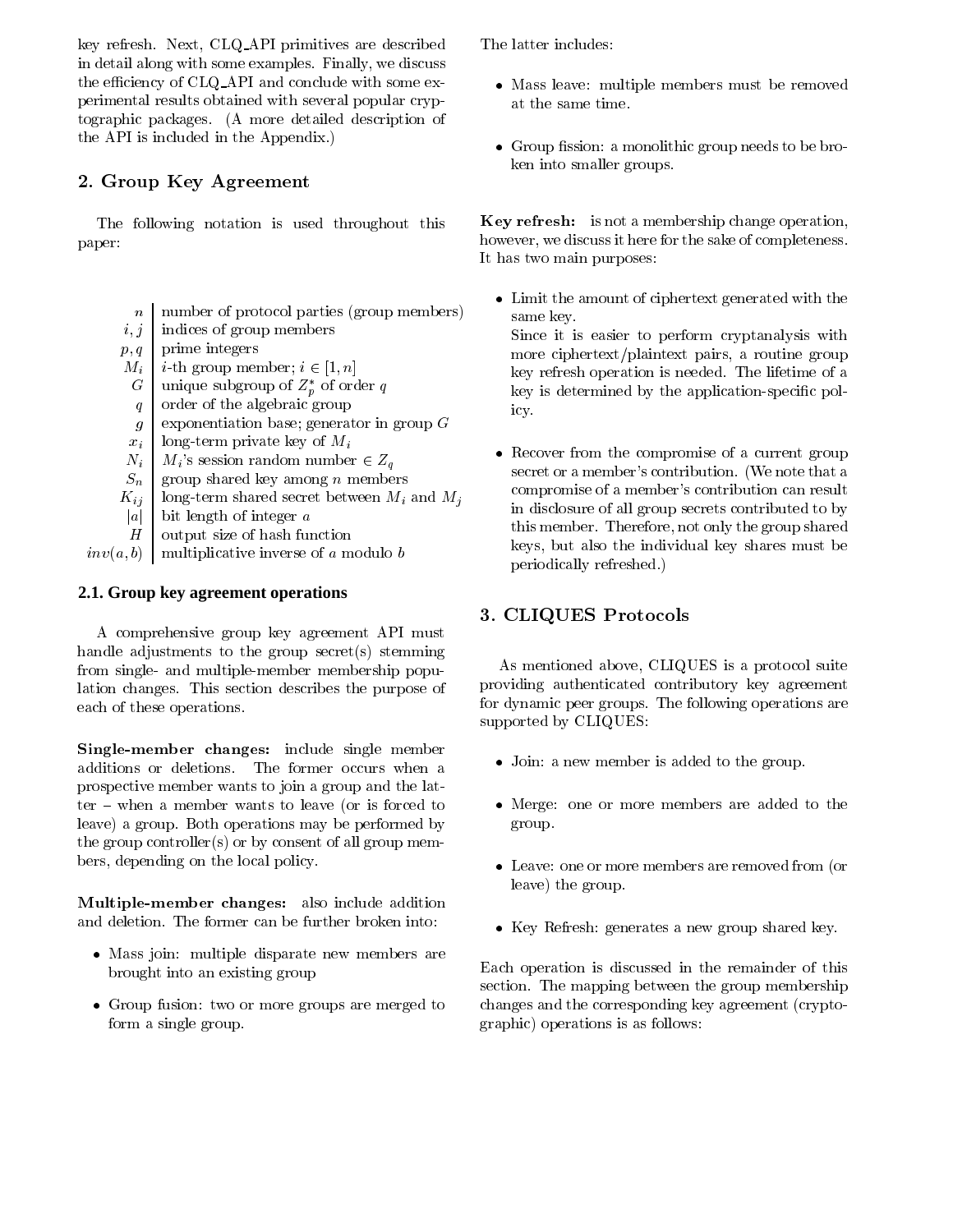| Membership Operation | <b>CLIQUES</b> Operation |  |
|----------------------|--------------------------|--|
| Forced leave         | Leave                    |  |
| Voluntary leave      | Leave                    |  |
| Single join          | Join                     |  |
| Mass join            | Merge                    |  |
| Group fusion         | Merge                    |  |
| Group fission        | Leave                    |  |
| Mass leave           | Leave                    |  |
| Key refresh          | Key Refresh              |  |

#### **3.1. Group Controller and Group Key**

Group Controller. In the current version of CLIQUES, the last member to join the group becomes a *group controller*. Equivalently, the role of a group controller is always played by the newest member. This behavior can be easily changed if required. In fact, any selection criteria can be used to select a group controller as long as it yields a consistent outcome across all group members. (CLIQUES assumes that the underlying communication system provides a timely and consistent membership view to all group members; this property is referred to as membership view synchrony.) One obvious alternative to the present criterion is to let the oldest member be the group controller.

We emphasize that a group controller is not in any way a privileged group member. It exists to prevent contention and should be viewed as a burden (or a chore) rather than a privilege. Specifically, the group controller assists new members in joining the group and initiates operations stemming from departing members or the need for periodic re-keying.

Furthermore, it is important to note that any group member can, at any time, initiate a group re-key by unilaterally updating its key share and distributing appropriate partial keys to the rest for the group. (See below.)

Group Arcy, in the following operations, the group key (also referred to as group secret) has the form  $S_n =$  $g^{n+1}$  is the group size and  $N_i$  (0 <  $\Box$  $i \leq n$  is provided by the *i*-th member,  $M_i[14]$ . In all CLIQUES protocols, the last broadcast message is always the set formed by:

$$
g^{K_{in}\frac{N_1\cdots N_n}{N_i}}\ \ \forall i\in[1,n-1]
$$

This set, from the last broadcast, must be retained by each group member. This is necessary since any member can become a controller due to a group partition or a network fault. (In other words, a non-controller can become a group controller if all "younger" members fail or become partitioned out.) Although the entire group receives this message from the current controller, each member uses a different element (key) to compute the new group secret.

Finally, the computation of the pairwise long-term key,  $K_{ij}$ , shared between any two members  $M_i$  and  $M_j$ is assumed to be performed before its use is required in the protocol.

#### **3.2. Join**

The join operation adds a new member,  $M_{n+1}$ , to the current group of  $n$  members. During this process a new group shared key,  $S_{n+1}$ , is computed and  $M_{n+1}$ becomes the new group controller. Assuming that  $M_n$ is the current controller, the protocol runs as follows:

1.  $M_n$  generates a new secret and random exponent  $N'_n$  and produces the following set:<sup>3</sup>

$$
\mathcal{M}=\{g^{N_1...N_n'/N_i} \mid i\in[1,n-1]\}
$$

Next, M is sent to  $M_{n+1}$ .

2. Upon receipt of the message,  $M_{n+1}$  generates a new secret exponent  $N_{n+1}$  and computes:

$$
\mathcal{M}'=\{g^{K_{i,n+1}N_1\ldots N_n'N_{n+1}/N_i}\mid i\in[1,n]\}
$$

This set is broadcast to the entire group (including itself ).

3. Upon receipt of the broadcast, each  $M_i$  computes the shared group key as follows:

$$
(g^{\frac{N_1 \dots N_n' N_{n+1}}{N_i} \cdot K_{i,n+1}})^{K_{i,n+1}^{-1} \cdot N_i} = g^{N_1 \dots N_n' N_{n+1}} = S_{n+1}
$$

Steps 1 and 2 require  $n$  modular exponentiations (by  $M_n$  and  $M_{n+1}$ , respectively) and step 3 requires a single exponentiation by each member. Hence, the protocol requires  $(2n + 1)$  serial exponentiations.

#### **3.3. Merge**

The merge operation adds  $k > 0$  members to the current group of  $n \geq 1$  members. Let  $m = n + k$ . During this process a new group shared key,  $S_m$ , is computed and  $M_m$  becomes the new group controller. Assuming  $M_n$  is the current controller, the protocol runs as follows:

 $2$ Though we fully support re-keying mechanism, its usage depends on local policy.

<sup>&</sup>lt;sup>3</sup>This is achieved by exponentiating  $N'_n * inv(K_{in}, p) *$  $inv(N_n, q)$  to each element in the last broadcast message.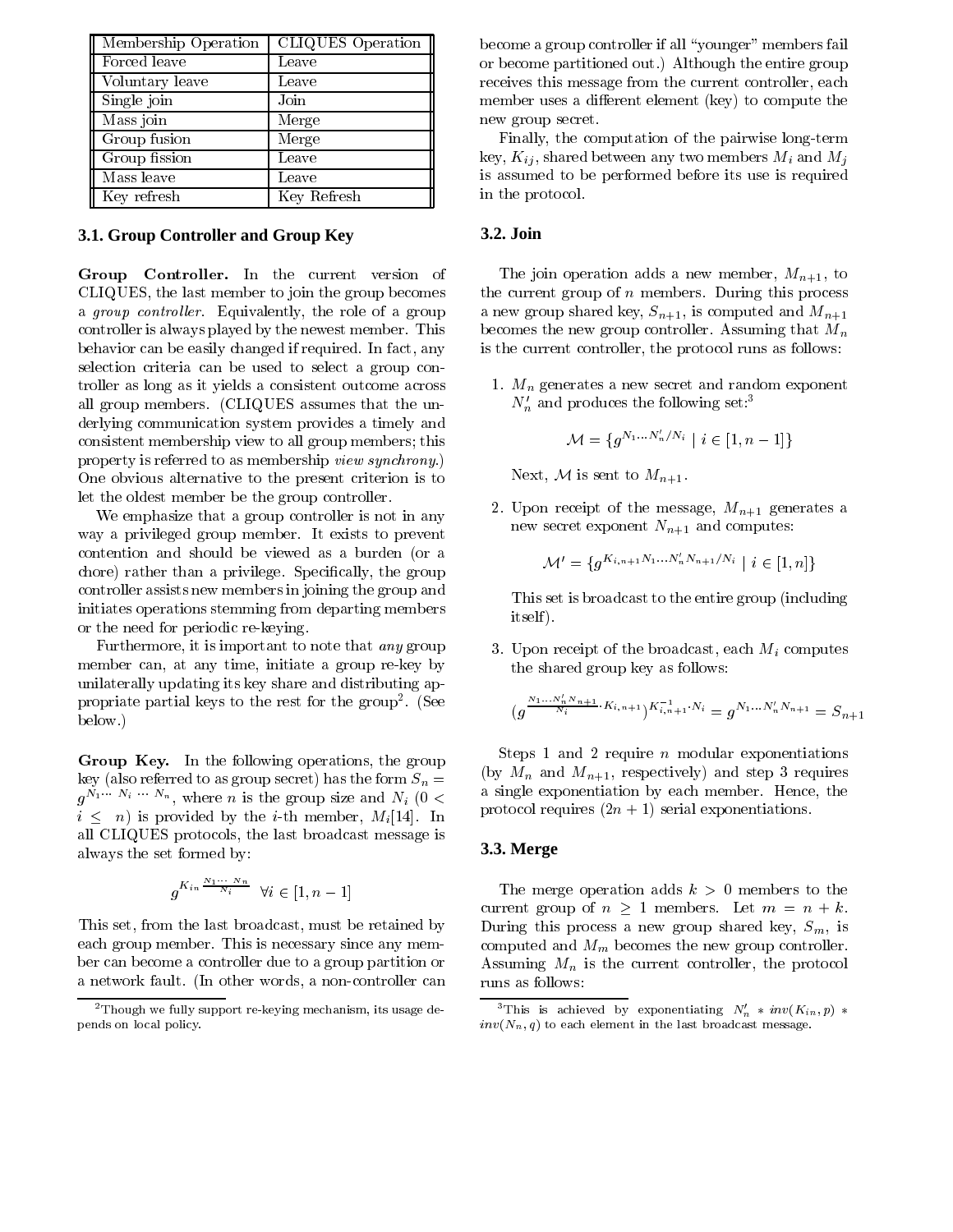- 1.  $M_n$  generates a new exponent  $N'_n$  and computes:  $q^{N_1...N_{n-1}N_n}$  by modular exponentiation of the be previous group shared key with  $(N_n * inv(N_n, q))$ . Then, this value is sent to  $M_{n+1}$ , the first new member.
- 2. Each new (merging) member  $M_j$ ,  $j = n +$  $1,\ldots,m-1$ , generates a new exponent  $N_j$ , computes  $q^{N_1...N_n...N_j}$  and forwards the result to  $M_{j+1}$ .
- 3. Upon receipt of the accumulated value,  $M_m$  simply broadcasts it to the entire group.
- 4. Every group member  $M_i$  (old and new) received the broadcast, computes  $g^{N_1...N_n...N_{m-1}/N_i}$  and sends back to  $M_m$ .
- 5. Having received all responses from the group members,  $M_m$  generates a new secret exponent  $N_m$  and produces the following set: <sup>4</sup>

$$
\mathcal{M} = \{ g^{K_{im}N_1...N_n'...N_m/N_i} \mid i \in [1, m-1] \}
$$

which it broadcasts to the group.

6. Each member  $M_i$  computes the group shared key exactly as in the last step of the Join protocol.

In case of a single-member Merge  $(k = 1)$ , step 2 is not required and the rest of the protocol runs as above.

Steps 1 and 2 require a total of k modular exponentiations while steps 4 and 6 each involve one exponentiation (in parallel by each member). Finally, step 5 needs  $(n + k - 1)$  exponentiations. Thus the total number of serial exponentiation for a k-member Merge is  $(n + 2k + 1)$ .

#### **3.4. Leave**

The leave operation removes one or more members from the group of  $n$  members. As a result, a new group shared key  $S_{n-k}$ , is computed where k is the number of the departing members. Let the set  $K$  denote the leaving members.

There are two cases to consider: 1) the current controller  $M_n \in \mathcal{K}$  and 2)  $M_n \notin \mathcal{K}$ . In the first case, the controller's role is passed on to the most recent remaining member  $M_d$  where  $d = n - k$ . (See Section 4.1 below.) Assuming that members are indexed in the order of joining the group (i.e.,  $M_n$  is the most recent member to join) the remaining members must be renumbered after a Leave. Now, even if the previous controller is not in  $K$ , it will acquire a new index and become  $M_d$  due to renumbering.

The protocol runs as follows:

1. The controller  $M_d$  generates a new exponent  $N_d$ , produces the following set and broadcasts it to the remaining group.

$$
\mathcal{M} = \{ g^{K_{i,d}N_1...N_d'/N_i} \mid M_i \notin \mathcal{K} \}
$$

2. Having received  $\mathcal{M}$ , each  $M_i$  computes:

$$
S_d \; = \; (g^{\frac{N_1 \dots N_d'}{N_i} \cdot K_{i,d}})^{K_{i,d}^{-1} \cdot N_i} = g^{N_1 \dots N_d}
$$

Members of the departing set  $K$  cannot compute the new key since the group controller only computes partial keys for the remaining group.

Step 1 requires  $n - k$  exponentiations whereas step 2 needs a single exponentiation by each member. In total, the leave operation requires  $(n - k + 1)$  serial exponentiations.

#### **3.5. Key refresh**

The key refresh operation updates the current group shared key,  $S_n$ . It is, in fact, a special case of a Leave with  $k = 0$ . Its usage depends on the application policy.

### 4. CLQ API

CLQ API is a group key management API based on the CLIQUES protocol suite. It is fairly small, containing only eight function calls.

CLQ API does not perform any communication. All API calls either accept a token, produce one or both. As mentioned before, CLIQUES (and CLQ API ) requires reliably and sequenced communication and membership view synchrony. Any communication system providing these features can be used in conjunction with CLQ API , e.g., SPREAD, TOTEM, and TRAN-SIS might be used.

### **4.1. CLQ API Calls**

This section describes CLQ API calls. Each call represents one or more steps in one of the group operations presented in Section 3. Details of the data structures, definitions and secondary function calls can be found in the appendix.

The following terms are used throughout this section:

<sup>&</sup>lt;sup>4</sup>Note that  $M$  is the same as its counterpart in the Join protocol.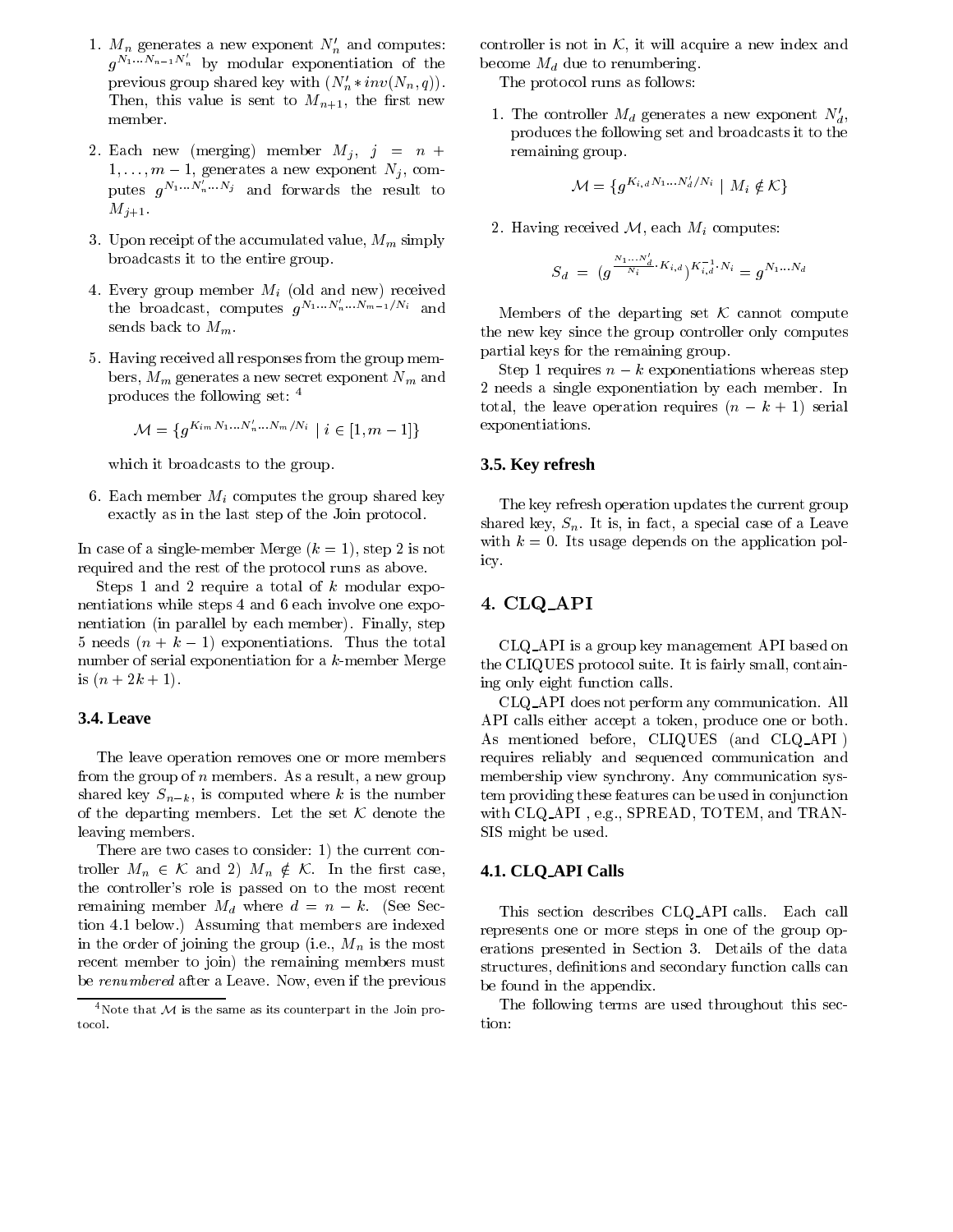

**Figure 1. Communication layer and CLQ API**

Context: contains information about each user required by CLQ API.

Epoch: message sequence number of a token. It is used to keep track of the group secret evolution and to prevent replay attacks.

Timestamp: time when a token is sent. It is used to check the freshness of an incoming token.

Session random: secret key share generated by each member.

Token: basic protocol unit; includes: epoch, timestamp, and a CLIQUES protocol message.

We now describe the CLQ API calls:

- $\bullet$  clq\_proc\_join: performs  $step$   $1$  of the join operation. The controller calls this function to hand over information about the current group to a new member who will eventually become the new controller. The purposes of this function are:
	- ${\color{black}\mathcal{A}}$  -new sets in the current random for the current current current current current current current current current current current current current current current current current current current current current controller.
	- { remove long term keys and previous session random from the partial keys of all users.
	- { add the new session random into the partial keys of all users.
- $\bullet$  ciq\_join: performs  $step$   $z$  of the join operation. The new group member calls this function using the token received from the current controller. The purposes of this function are:
	- ${\bf g}$  and for the new session random for the new set  ${\bf g}$  . The new set  ${\bf g}$ member.
	- ${\bf g}$  and the news between the news between the news between the news between the news  ${\bf g}$ member and each user (can also be done before calling this function).
	- $\alpha$  computed the particles for  $\beta$  for other groups  $\alpha$ members.
- $\bullet$  ciq\_update\_ctx: performs the *last step* of the join, merge, leave, and key refresh operation. Every member calls this function in order to update the group shared key upon receipt of the token sent by the current controller. The main purpose of this function is to compute group shared key with the caller's session random and the incoming token.
- $\bullet$  clq\_update\_key: performs step 1 and 2 of the merge operation. This function is called by the current controller and by all (but last) of the new members to add their session randoms to the group shared key.

The main purposes of this function are:

- ${\color{red}\mathcal{A}}$  . Here is new sets in random random.
- add new session random to the group shared key.
- $\bullet$  ciq\_tactor\_out: performs  $step$  4 of the merge operation. Every group member (except the controller) calls this function to factor out its own session random number from the group shared key.
- $\bullet$  clq\_merge: performs  $step$  5 of the merge operation. The last new member (new controller) calls this function to add its session random to each of received partial keys from the group members.
- $\bullet$  ciq leave: performs  $step$  1 of the leave operation. Every group member calls this function right immediately after one or more members leave the group. A group member may also become the current controller after calling this function; this can happen if it finds itself to be the newest member within the remaining group. The main purpose of this function is to remove the information of the leaving members. If the controller calls this function, then two more steps need to be performed:
	- { generate new session random.
	- { compute partial keys for other group members (except, of course, the departed ones).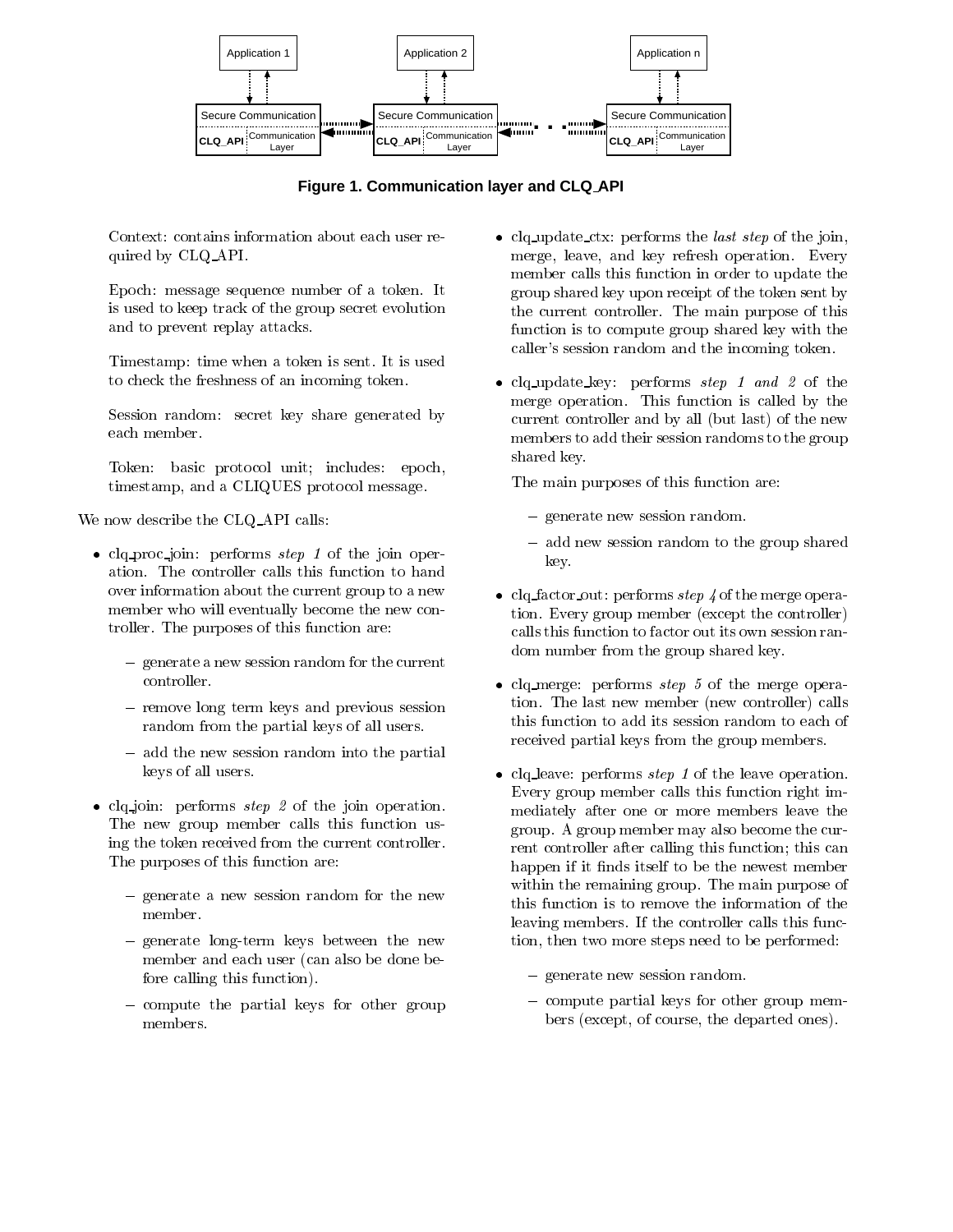- $\bullet$  clq\_refresh\_key: performs  $step$  I of the key refresh operation. The current controller calls this function, when the group shared key needs to be updated. The main purposes of this function are:
	- { To generate new session random number.
	- ${\bf T}$  and a rewrite the partial keys by a distribution  ${\bf T}$  and  ${\bf T}$ session random number and removing old one.

### **4.2. Operations of CLQ API**

Before we explain each of the group operations in the API, we need to define some message types:

- $\bullet$  NEW MEMBER : sent by the controller to a new member, when a new member joins the group.
- KEY UPDATE MESSAGE : sent to every member in order to update the group shared key.
- MERGE KEY UPDATE : sent to every member to update the group shared key in merge operation.
- MERGE BROADCAST : broadcast from the last new member when one or more members merge.
- MERGE FACTOR OUT : sent by each group member to the new controller in a merge operation.
- MASS JOIN : sent to the next new member in a merge operation.

We now clarify group operations using the function calls from the previous section.

 $\bullet$  Join



**Figure 2. Join operation**

(1) New member  $M_{n+1}$  calls communication protocol JOIN primitive.

- (2) The current controller calls clq proc join to generate a token containing NEW MEMBER message.
- (3) The token is sent to the new member.
- (4) The new member calls clq join to generate a token containing KEY UPDATE MESSAGE.
- (5) The token is broadcast to the entire group.
- (6) Every user calls clq update ctx to compute the new group shared key.
- $\bullet\,$  Merge (single member)  $\,$



**Figure 3. Merge operation**

- (1) New member  $M_{n+1}$  calls communication protocol JOIN primitive.
- (2) The current controller calls clq update key to generate a token containing MASS JOIN message.
- (3) The token is sent to the new user (who becomes the new controller).
- (4) The new controller calls clq update key to to generate a token containing MERGE BROADCAST message.
- (5) The token is broadcast to the group.
- $(6)$  Each member (except the new one) calls clq factor out to generate a token containing MERGE\_FACTOR\_OUT message.
- (7) Each member sends the output token back to the new controller.
- (8) For each received token, the new controller calls clq merge to generate a token containing

MERGE KEY UPDATE message. When the last token is received,

MERGE KEY UPDATE returns an output token.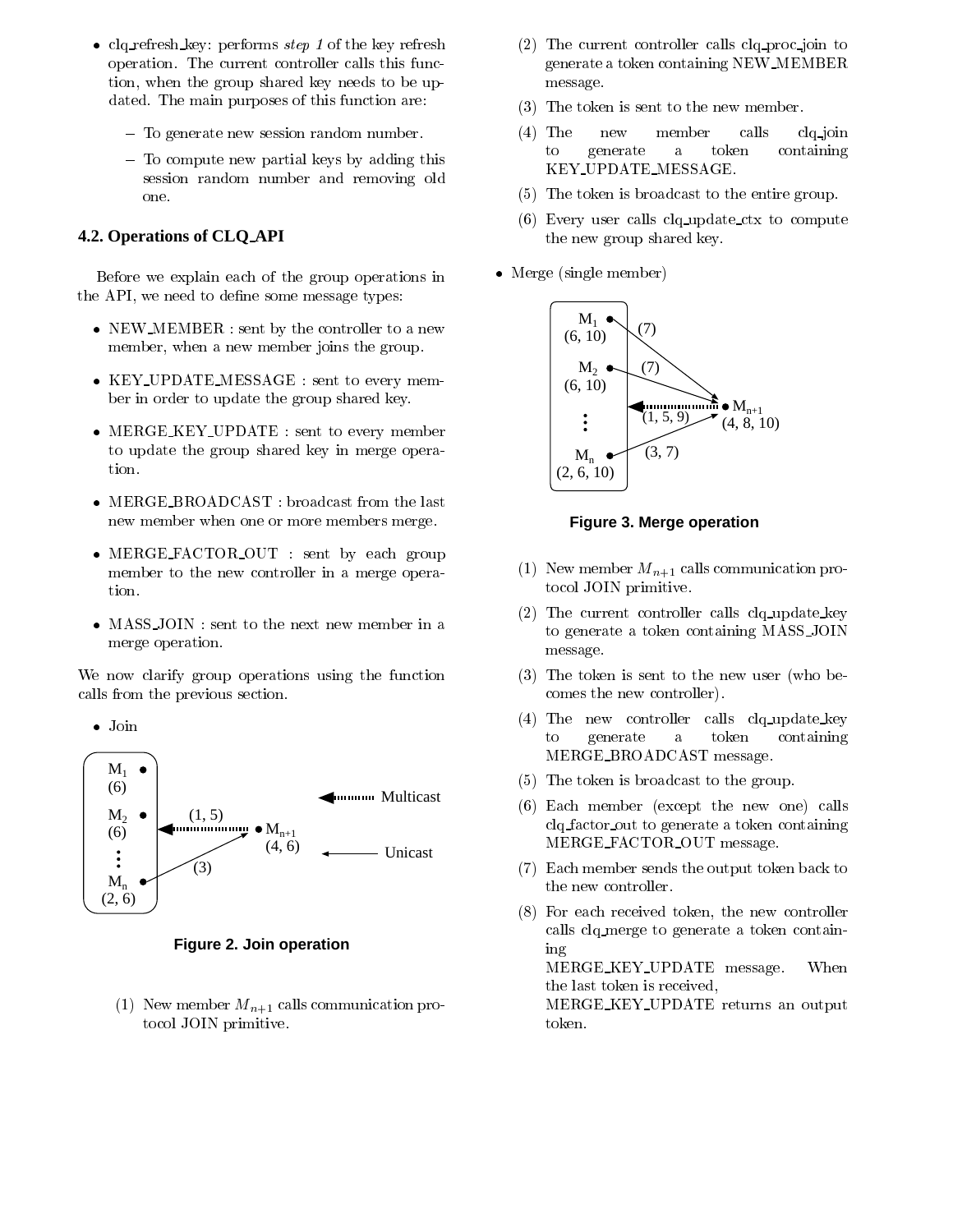- (9) The token is broadcasted to the entire group.
- (10) Every user calls clq update ctx to compute the new group shared key.
- $\bullet\,$  Merge (multiple members)  $\,$ 
	- (1) A MERGE event occurs either at an explicit request or as a result of a multiple members calling communication protocol join to join a group.
	- $(2)$  The current group controller calls clq update key to generate a token containing MASS JOIN message.
	- $(3)$  The token is sent to the first merging member.
	- (4) Upon reception of the token, the next user calls clq update key to generate a token containing MASS JOIN message.
	- (5) The token is sent to the next new member.
	- (6) Upon reception of the token, the last user calls clq update key to generate a token containing MERGE\_BROADCAST message.
	- (7) The token is broadcasted to the entire group.
	- $(8)$  Upon reception of the message, each member except the last one calls clq factor out to generate a token containing MERGE FACTOR OUT message.
	- (9) The token is sent back to the last new user.
	- (10) For each output token, the last new member calls clq merge to generate a token containing MERGE KEY UPDATE.
	- (11) The token is broadcasted to the entire group.
	- (12) Every user calls clq update ctx to compute the new group shared key.
- $\bullet$  Leave



**Figure 5. Leave operation**

- (1) The leaving member  $M_d$  calls communication protocol LEAVE primitive. (In case of a member disconnect or network failure the communication system notifies the group of the event.)
- (2) All group members call clq leave; only the group controller obtains the output token containing KEY UPDATE MESSAGE.
- (3) The token is broadcast to the entire group.
- (4) Upon reception of the token, every user calls clq update ctx to compute the new group shared key.
- Key refresh



**Figure 6. Key refresh operation**

- (1) The controller calls clq refresh key to generate a token containing KEY UPDATE MESSAGE.
- (2) The token is broadcasted to the entire group.
- (3) Upon reception of the token, every user calls clq update ctx to compute the new group shared key.

### 5. Efficiency

The communication overhead is summarized in Ta-

Table 2 illustrates computation costs. Exponentiation is the most expensive operation as it requires  $O(log\,p)$  bit operations in  $Z_p$ . Given a and p, imding the inverse of  $a \in \mathbb{Z}_p^*$  requires only  $O(log^2p)$  bit operations (using the extended Euclidean algorithm). Similarly, the multiplication of  $a$  and  $b$  modulo  $p$  requires  $O(log^2p)$  bit operations. See [9, 10] for more details. Hence, the speed of each operation depends largely on the number of serial exponentiations. (Note that the cost for generating the long term keys is not included in this table.)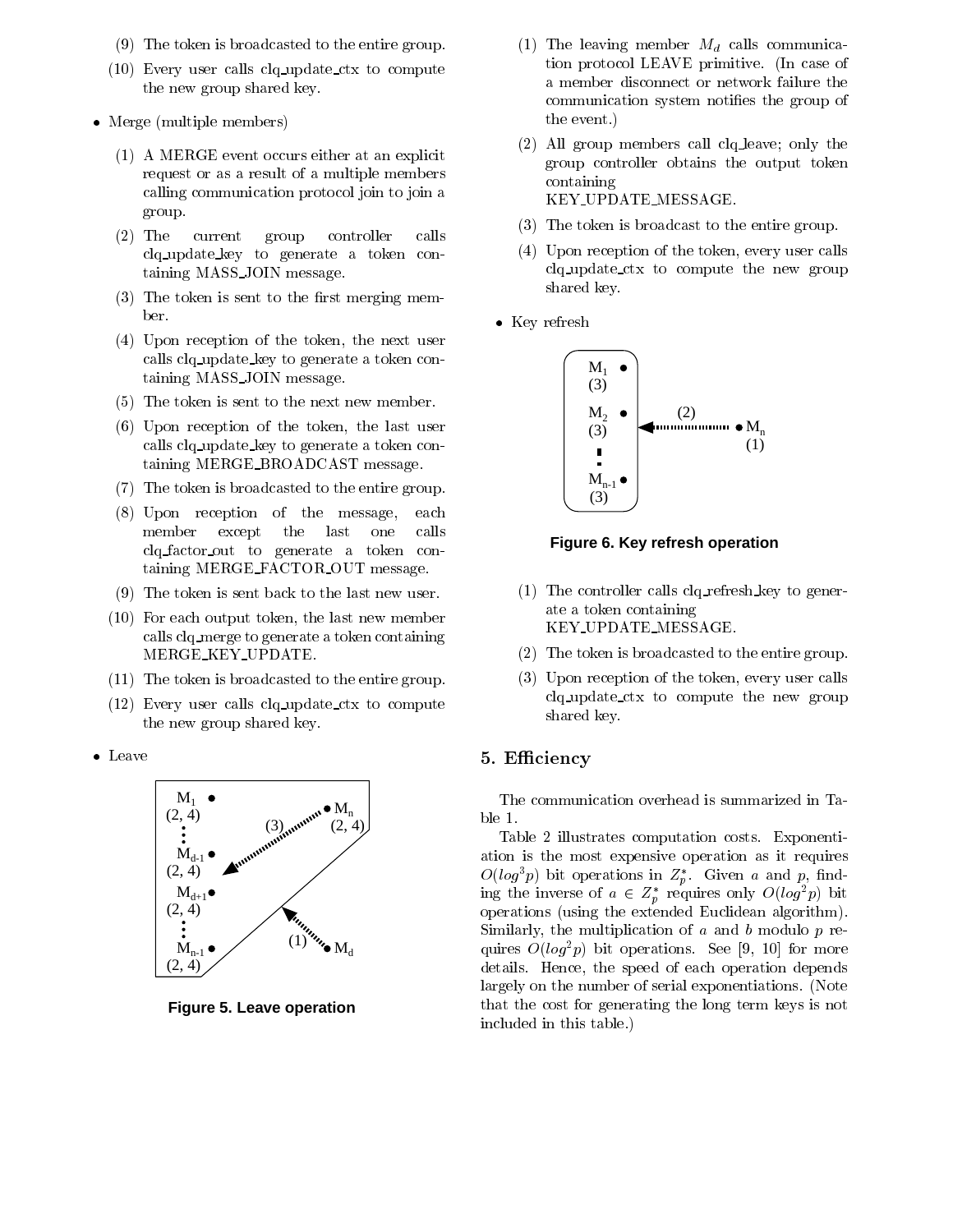

**Figure 4. Merge(several members) operation**

| Join  | Merge | Leave | Refresh | k-Merge | k-Leave |
|-------|-------|-------|---------|---------|---------|
| $n+1$ | $n+1$ | $n-1$ | n       | $n + k$ | n-k     |
|       | 3     |       |         | $k+2$   |         |
|       | റ     |       |         |         |         |
|       |       |       |         |         |         |
| 2     | $n+2$ |       |         | $n+2k$  |         |
| n     | n     | n-1   | $n-1$   | $n+k-1$ | n-k     |
|       |       |       |         |         |         |

**Table 1. Communication costs**

**Table 2. Computation costs**

|                                 |        | IUMIV EI VYIIIMULULIVII VYYLY |        |        |                           |         |
|---------------------------------|--------|-------------------------------|--------|--------|---------------------------|---------|
| <i>Operations</i>               | Join   | Merge 1                       |        |        | Leave   Refresh   k-Merge | k-Leave |
| Number of users after operation | $n+1$  | $n+1$                         | $n-1$  |        | $n+k$                     | n-k     |
| Serial exponentiation           | $2n+1$ | $n+3$                         | $n-1$  |        | $n+2k+1$                  | n-k     |
| Total exponentiation            | $3n+2$ | $3n+2$                        | $2n-3$ | $2n-1$ | $3n+4k-2$   $2n-2k-1$     |         |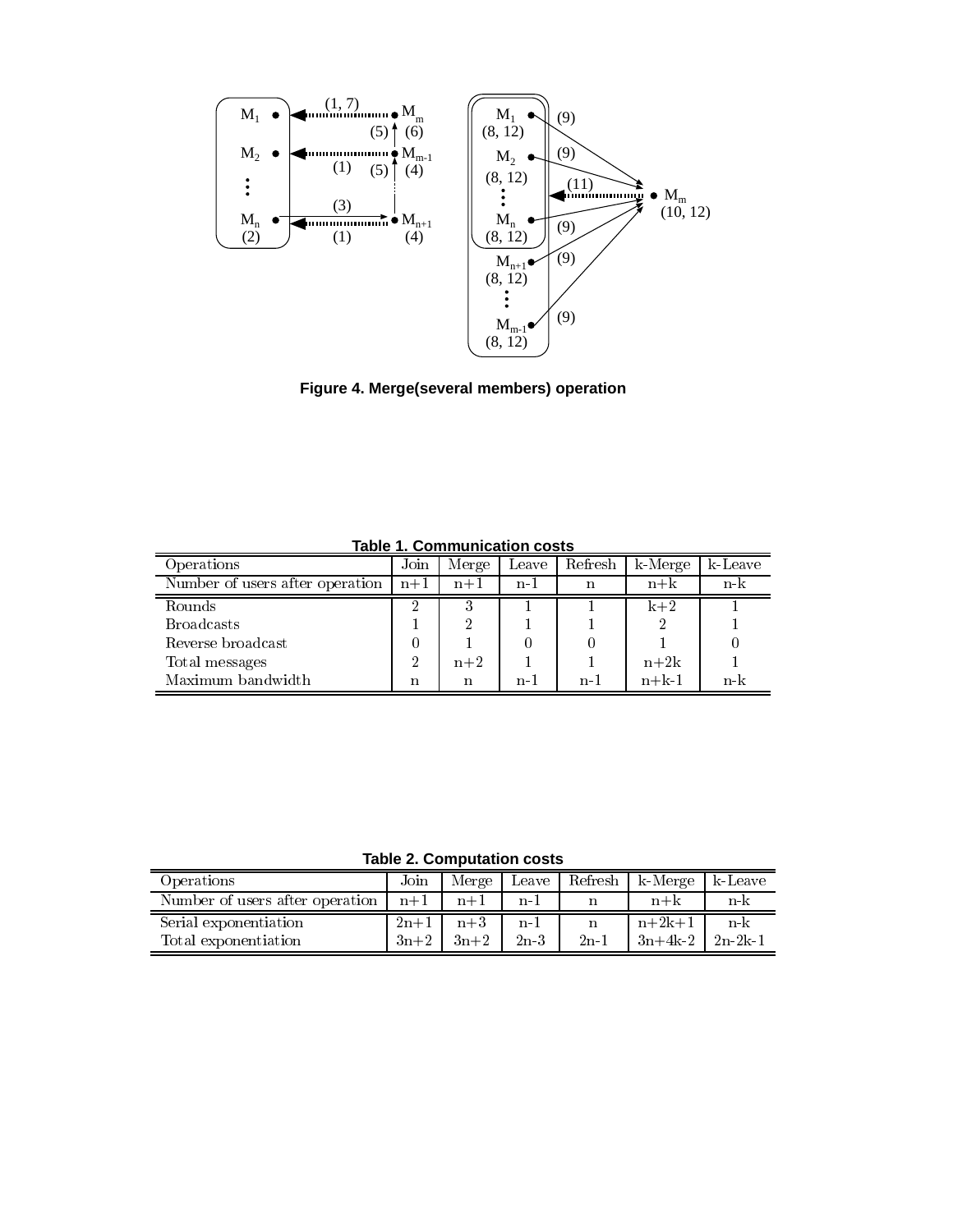### **5.1. Exponentiation**

As mentioned earlier, modular exponentiation is most expensive operation in CLIQUES protocols. In this section, we compare the performance of modular exponentiation operations using three different cryptographic libraries on three different processors (See Table 3).

The cryptographic libraries are summarized as follows:

 $\bullet$  RSAREF[13]

A cryptographic toolkit for privacy-enhanced mail. We used version 2.0 developed in 1996.

 $\bullet$  Crypto $++$ [5]

A public domain C++ class library of cryptographic schemes published by Wei Dai. Note that, since addition and subtraction are implemented for the Pentium assembler, this package performs better on Pentium than in other microprocessors. We used version 3.1 developed in May 1999.

OpenSSL[12]

A successor of SSLeay[8], OpenSSL is a cryptographic toolkit implementing Secure Socket Layer(SSL v.2/3)[7]. (Implements some basic operations in assembler on various platforms.) We used version 0.9.3a developed in May 1999.

We measured the performance of modular exponentiation  $y = g^2$  (mod p), where p is a random 512-bit prime, g a 512-bit generator for  $GF(p)$  of order  $q(160)$ bit), and x a random 160 bit integer. Table 4 shows the comparison.

At the time of this writing, OpenSSL appears to be the fastest of all public domain cryptographic libraries. On a Pentium II processor it requires only 2.5 msecs for each 512-bit modular exponentiation.

### 6. Conclusion

This paper describes a protocol suite and an API designed specically for securing dynamic collaborative applications in unreliable networks. The API is based on the extensions of Diffie-Hellman key agreement developed in the CLIQUES project. It provides core security services (most notably, authenticated key agreement) for relatively small and dynamic peer groups.

### References

[1] Y. Amir, D. Dolev, S. Kramer, and D. Malki. A com munication sub-system for high availability. In 22nd Annual International Symposium on Fault-Tolerant Computing (FTCS), 1992.

- [2] Y. Amir and J. Stanton. The spread wide area group communication system. Technical Report CNDS-98-4, The Johns Hopkins University, avalaible at www.spread.org/docs/docspread.html, 1998.
- [3] G. Ateniese, M. Steiner, and G. Tsudik. Authenticated group key agreement and friends. In ACM Symposium on Computer and Communication Security, November 1998.
- $\begin{array}{ccc} \hbox{a} & \hbox{c} & \hbox{c} & \hbox{c} \ \hbox{b} & \hbox{c} & \hbox{c} & \hbox{d} \ \hbox{c} & \hbox{c} & \hbox{c} & \hbox{d} \ \hbox{d} & \hbox{c} & \hbox{c} & \hbox{d} \ \hbox{d} & \hbox{c} & \hbox{c} & \hbox{d} \ \hbox{d} & \hbox{c} & \hbox{c} & \hbox{d} \ \hbox{d} & \hbox{c} & \hbox{c} & \hbox{d} \ \hbox{d} & \hbox{c} & \hbox$ security issues, April 1999. draft-irtf-smug-taxonomy-00.txt.
- [5] W. Dai. Crypto++, May 1999. available at www.eskimo.com/weidai/cryptlib.html.
- $\mathbb{R}^n$  with a new directions in cryptal measurements in cryptal measurements in cryptal measurements in cryptography. IEEE Transactions on Information Theory, IT-22(6):644{654, Nov. 1976.
- [7] K. E. Hickman and T. Elgamal. The SSL protocol. RFC draft, Netscape Communications Corp., June 1995. Version 3.0, expires 12/95.
- $\left[ 8 \right]$ [8] T. Hudson and E. Young. SSLeay, Dec. 1998. available at www.ssleay.org.
- $\lceil 9 \rceil$ N. Koblitz. A Course in Number Theory and Cryptography. Springer-Verlag, New York, 1987.
- [10] A. Menezes, P. V. Oorschot, and S. Vanstone. Handbook of applied cryptography. CRC Press series on discrete mathematics and its applications. CRC Press, 1996. ISBN 0-8493-8523-7.
- [11] L. Moser, P. Melliar-Smith, D. Agarwal, R. Budhia, and C. Lingley-Papadopoulos. Totem: A fault-tolerant multicast group communication system. Communications of the  $ACM$ , 39(4), 1996.
- [12] OpenSSL Project team. Openssl, May 1999. available at www.openssl.org.
- [13] RSA Laboratories. Rsaref2.0(tm): A cryptographic toolkit for privacy-enhanced mail, Jan. 1996. available at www.rsa.com.
- [14] M. Steiner, G. Tsudik, and M. Waidner. Diffie-hellman key distribution extended to groups. In 3nd ACM Conference on Computer and Communications Security, pages 31-37. ACM Press, Mar. 1996.
- [15] M. Steiner, G. Tsudik, and M. Waidner. CLIQUES: A new approach to group key agreement. In IEEE International Conference on Distributed Computing Systems, May 1998.

## Appendix: Data Structures and Definitions of CLQ API

- CLQ CONTEXT
	- ${\bf r}$ ,  ${\bf p}$   ${\bf c}$  :  ${\bf b}$   ${\bf c}$  :  ${\bf u}$   ${\bf c}$  :  ${\bf u}$
	- { Description : This structure contains the context of a member,  $M_i$ , in a specific group.
	- ${\rm \sim}$   ${\rm \sim}$   ${\rm \sim}$   ${\rm \sim}$ 
		- member name (String): Name of the user  $M_i$
		- group name (String): Name of the group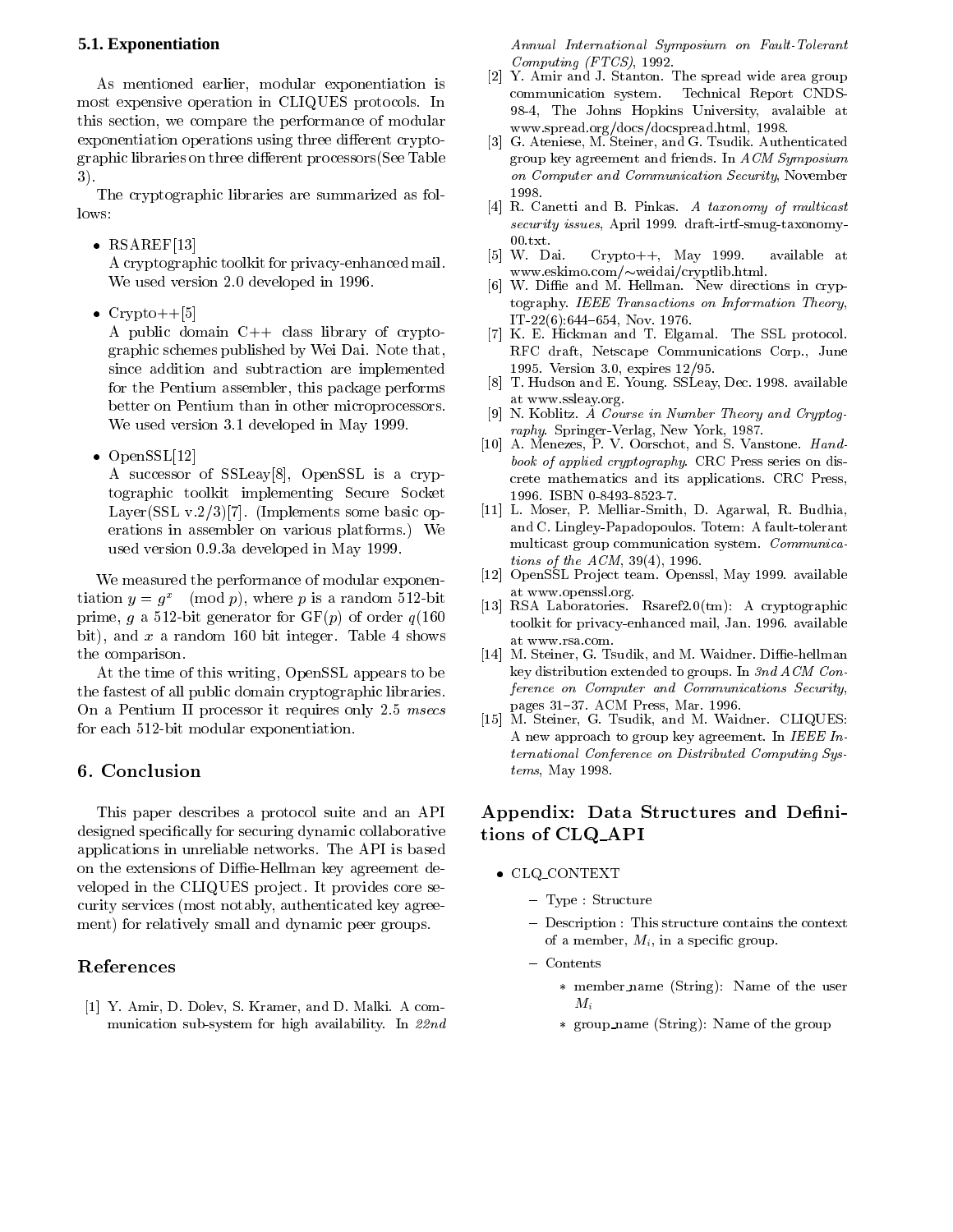**Table 3. Target platform**

| Machine       | CPU speed         | Main memory | ЭS              | Compiler     |
|---------------|-------------------|-------------|-----------------|--------------|
| Ultra Sparc I | $233 \text{ MHz}$ | 64 MB       | SUN OS 5.5.1    | gcc 2.7.2.2  |
| Pentium I     | $233 \text{ MHz}$ | 48 MB       | $Linux\ 2.0.36$ | gcc 2.7.2.3  |
| Pentium II    | $450$ MHz         | 256 MB      | Linux $2.2.9$   | egcs $1.1.2$ |

|  |  | <b>Table 4. Comparison results</b> |  |
|--|--|------------------------------------|--|
|--|--|------------------------------------|--|

| Machine                  |            | $OpenSSL$ $Crypto++$ | <b>RSAREF</b> |
|--------------------------|------------|----------------------|---------------|
| UltraSparc I   16.6 msec |            | $60.2$ msec          | - 146.3 msec  |
| Pentium I                | $6.4$ msec | N/A                  | N/A           |
| Pentium II               | $2.5$ msec | $7.6$ msec           | $22.2$ msec   |

- \* key share (|q| bit integer):  $M_i$ 's session random number, Ni
- \* group\_secret(|p| bit integer): Current group shared key
- group secret hash (H bit integer): Hash of group secret
- group members list (CLQ GML): List of current group members
- \* first (Pointer): Pointer to the first member in the group members list
- last (Pointer): Pointer to the last member in the group members list
- \* me (Pointer): Pointer to the member  $M_i$  in the group members list
- \* params (CLQ\_PARAM): Diffie-Hellman parameters
- key (CLQ KEY): Private and public key of  $M_n$
- epoch (Integer): Last message number used

#### CLQ GML

- ${\bf r}$  ,  ${\bf p}$  . Double limited list of CDQ CM data structureture
- $\sim$  Description : This structure is a node of the  $\sim$ group member list.
- ${\rm \sim}$   ${\rm \sim}$   ${\rm \sim}$   ${\rm \sim}$ 
	- member (CLQ GM): The current group member
	- prev (Pointer): Pointer to the previous node in the list
	- next (Pointer): Pointer to the next node in the list
- $\bullet$  CLQ\_GM
	- ${\bf r}$ ,  ${\bf p}$   ${\bf c}$  :  ${\bf b}$   ${\bf c}$  :  ${\bf u}$   ${\bf c}$  :  ${\bf u}$
	- { Description : This structure contains information about a specic member.

#### ${\rm \sim}$   ${\rm \sim}$   ${\rm \sim}$   ${\rm \sim}$

- member name (String): Name of the member
- long term key(jpj bit integer): Long term shared key between myself and mem ber name, i.e.  $K_{ij}$  where i is related to the public key of member name, and  $j$  to my private key
- \* last\_partial\_key(|p| bit integer): Last partial key for member name.
- CLQ TOKEN
	- ${\bf r}$ ,  ${\bf p}$   ${\bf c}$  :  ${\bf b}$   ${\bf c}$  :  ${\bf u}$   ${\bf c}$  :  ${\bf u}$
	- $\sim$  Description : Communication token used by CLQ API, see also CLQ TOKEN INFO
	- ${\rm \sim}$   ${\rm \sim}$   ${\rm \sim}$   ${\rm \sim}$ 
		- \* length (Integer): Size of t\_data
		- t data (Integer array): Contains the following encoded data: group name, mes sage type, time stamp, sender name, epoch, group members list(without long term key)
- CLQ TOKEN INFO
	- ${\bf r}$ ,  ${\bf p}$   ${\bf c}$  :  ${\bf b}$   ${\bf c}$  :  ${\bf u}$   ${\bf c}$  :  ${\bf u}$
	- $\sim$  Description : This structure contains information about the token.
	- ${\rm \sim}$   ${\rm \sim}$   ${\rm \sim}$   ${\rm \sim}$ 
		- group name (String): Name of the group
		- message type (MSG TYPE): Type of the message
		- time stamp (Integer): Time stamp of the message
		- sender name (String): Name of the sender
- CLQ PARAM
	- ${\color{red}1}$  , p.e. between  ${\color{red}0}$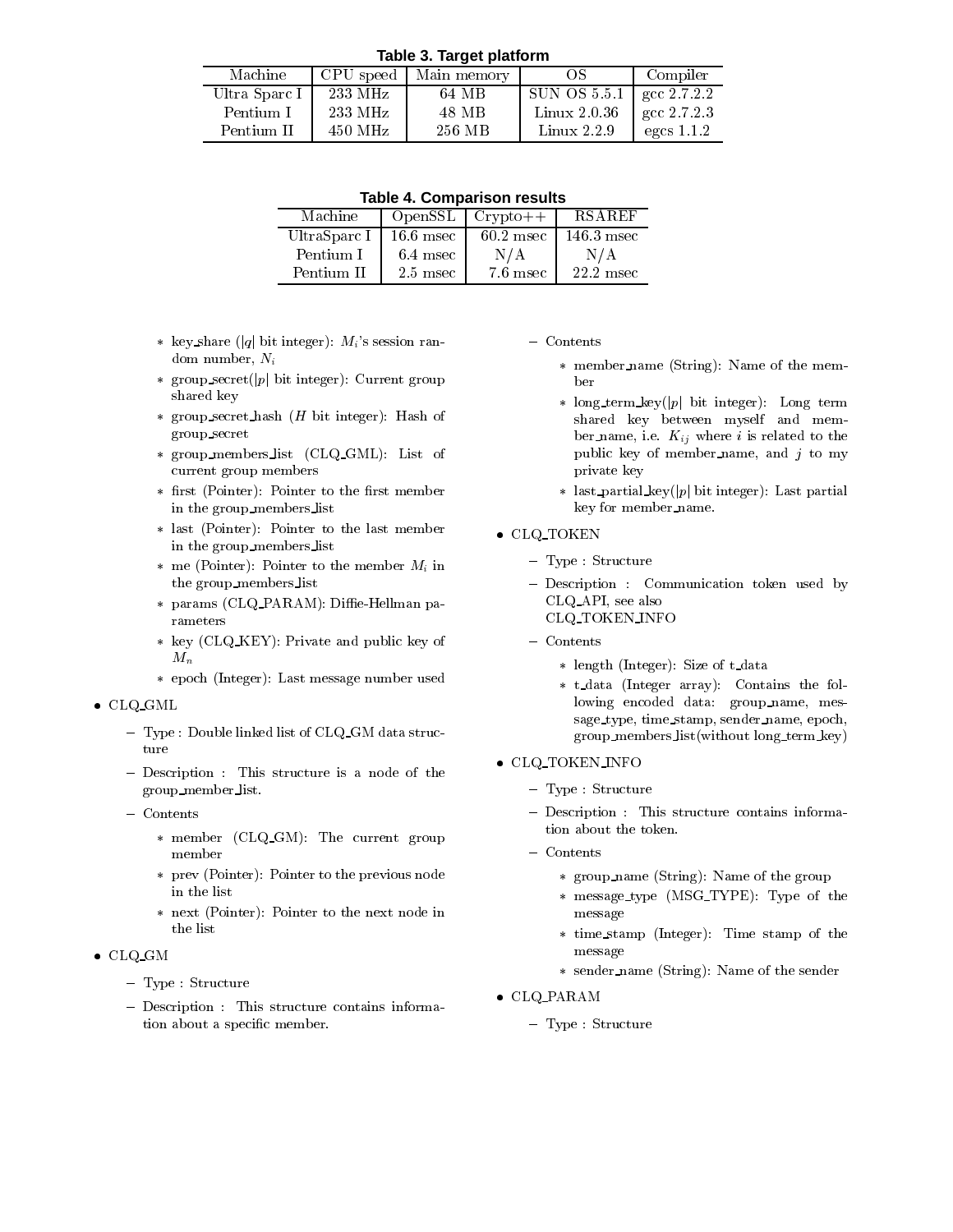- { Description : Die-Hellman, DH, public parameters, i.e.  $p, q$  and  $q$
- ${\rm C}$  can can control
	- $p(p)$  bit integer): DH parameter p
	- $\ast$  q (|q| bit integer): DH parameter q
	- \*  $g$  (|p| bit integer): DH parameter  $g$
- CLQ KEY
	- ${\bf r}$ ,  ${\bf p}$   ${\bf c}$  :  ${\bf b}$   ${\bf c}$  :  ${\bf u}$   ${\bf c}$  :  ${\bf u}$
	- $\sim$  Description : Public hey and private key of the user
	- Contents
		- \* priv\_key (|q| bit integer): Private key of the user
		- \* pub key (|p| bit integer): Public key of the

# Appendix: API Calls of CLQ API

- clq join(ctx, member name, group name, input token, output token)
	- ${\rm C}$  and  ${\rm C}$  is now member
	- $\frac{1}{2}$
	- ${\bf r}$  arameters
		- ctx (CLQ CONTEXT : Context for the new user, this should be created in this function.
		- member name (String): Name of the user calling this function
		- group name (String : Name of the group that has been joined. This name has to match with the one that is included in the input token.
		- input token (CLQ TOKEN): Message re ceived from the controller. It is the output token generated by clq proc join.
		- output token (CLQ TOKEN): New key update message to be broadcasted to the group. It will be used as input token of clq update ctx.
- clq proc join(ctx, member name, output token)
	- $\sigma$  caller called controller
	- ${\bf r}$  related to : Joint
	- ${\bf r}$  arameters
		- ctx (CLQ CONTEXT): Current group context, ctx will be modied only if the caller is the controller.
		- member name (String): Name of the new member
		- output token (CLQ TOKEN): This token should be used as the input token for clq join.
- $clq$ -update-ctx(ctx, input token)
	- $\sigma$  caller  $\sigma$  :  $\sigma$  is  $\sigma$  in  $\sigma$  in  $\sigma$
	- $\frac{1}{2}$  relative to : Join, McI  $\frac{1}{2}$  and  $\frac{1}{2}$  and  $\frac{1}{2}$  are  $\frac{1}{2}$
	- ${\bf r}$  arameters
		- ctx (CLQ CONTEXT): Current context of each member
		- input token (CLQ TOKEN): Generated by new member or by the current controller, when an update of key is required(i.e. a user join, a user left, or the key has been compromised). It should be the output token of clq join, clq merge, clq leave, or clq refresh.
- clq\_update\_key(ctx, member\_list, input\_token, output token)
	- { Caller : Current or new controller.
	- $\sim$   $\sim$   $\sim$   $\sim$   $\sim$   $\sim$   $\sim$   $\sim$
	- ${\bf r}$  arameters
		- ctx (CLQ CONTEXT): Current group con-
		- member list (List of string): List of names of the new members. When a new mem ber calls this function, this list should be null(Since the input token is valid).
		- input token (CLQ TOKEN): Output of clq update key by the current controller or previous new member. When the controller calls this function, input token should be null. (Since the member list is valid).
		- output token (CLQ TOKEN): Contains refreshed group secret. It will be used as input token of
			- clq factor out by the current group members or
			- clq update key by the next new mem-
- clq factor out(ctx, input token, output token)
	- { Caller : Every group member (except the last  $one<sup>5</sup>$ )  $\mathbf{I}$  , and the set of  $\mathbf{I}$
	- $\sim$   $\sim$   $\sim$   $\sim$   $\sim$   $\sim$   $\sim$   $\sim$
	- ${\bf r}$  arameters
		- ctx (CLQ CONTEXT): Current member context
		- input token (CLQ TOKEN): output token of clq update key
		- output token (CLQ TOKEN): Contains updated last partial key by removing each user's key share. It will be used as input token of clq merge.

<sup>5</sup> If the current controller, i.e. the last member, calls clq factor out then the output token will return NULL